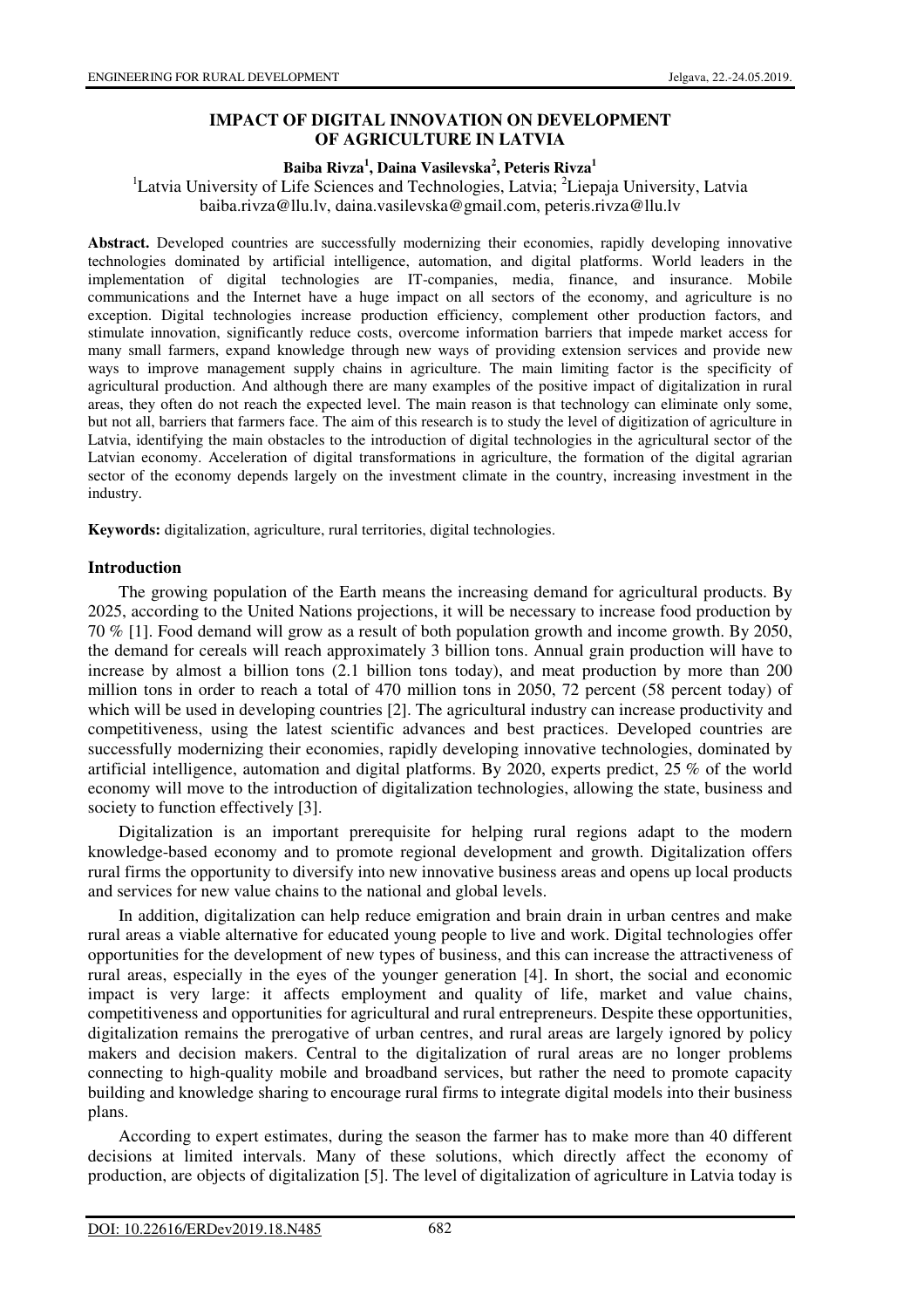very low: the lack of scientific and practical knowledge of innovative modern agricultural technologies and methodologies, the lack of a global forecast for agricultural prices, the lack of a sufficient number of information technology tools and equipment, as well as the underdevelopment of logistics, storage and delivery systems high production costs [6]. Only a small number of agricultural producers have the financial capacity to purchase new equipment, use of IT equipment and platforms.

The *aim of the study* was to study the digitalization level of agriculture in Latvia, identify the main barriers to the introduction of digital technologies in the agricultural sector of the Latvian economy.

### **Materials and methods**

In order to conduct the study, a mixed methodology was used. The data for the study were collected from both the secondary and primary sources. For data processing and further analysis methods of data comparison, statistical grouping, analysis and synthesis were used. In the first phase, literature was obtained from the available secondary sources, journals, research papers and the reports of foreign and Latvian researchers, and institutions, as well as the data from the database of the UN, the Central Statistical Bureau of Latvia database and OECD.

At the second stage, a survey of specialists was conducted in the public and private sectors in order to collect their opinions and experience regarding the introduction of digital technologies in agricultural enterprises. The electronic survey was attended by 22 experts from the Rural Support Service, the Ministry of Agriculture, Latvian Rural Advisory and Training Centre, and the Latvian Agricultural Organization Cooperation Council.

In an interview with specialists, the following questions were answered.

- 1. What are the main barriers to digitalization of agriculture?
- 2. What are the main areas of application of digital technologies in agriculture in Latvia?

### *Key agricultural statistics*

At the end of 2017, in Latvia there were 80.2 thousand agricultural holdings, the average size whereof constituted 36.8 ha – 7.3 ha or 25 % more than in 2010. The agricultural area on average per holding increased from 19.6 ha in 2010 to 25.0 ha in 2017. Over the period, the total agricultural area in the country grew by 126.8 thousand ha or 7 %, reaching 1 932.3 thousand ha in 2017*.* (Table 1)

Gross value added of agriculture, forestry and fishing at current prices in 2017 -914 million EUR. Share of agriculture, forestry and fishing in the gross value added is 3. 9 % [7].

Table 1

| <b>Indicator</b>                                                                                                       |                   | 2010 | 2015 | 2016 | 2017 |
|------------------------------------------------------------------------------------------------------------------------|-------------------|------|------|------|------|
| Number of agricultural holdings at the end of<br>the year, thousand                                                    |                   | 96.4 | 83.6 | 82.4 | 80.2 |
| On average per                                                                                                         | total land area   | 29.5 | 34.8 | 35.9 | 36.8 |
| holding, ha:                                                                                                           | agricultural area | 19.6 | 23.6 | 24.3 | 25.0 |
| Annual labour force in agriculture, forestry<br>and fishing, thousand persons                                          |                   | 73.3 | 71.1 | 68.7 | 61.4 |
| Share of labour force in agriculture, forestry<br>and fishing, as % of total number of employed<br>in national economy |                   | 8.6  | 7.9  | 7.7  | 6.9  |

**Key agricultural indicators** 

Source: Central Statistical Bureau of Latvia, 2019

In 2016, there were 69.9 thousand economically active farms, which managed 1930.8 ha of utilized UAA. Compared to 2013, the total number of economically active agricultural holdings decreased by 14.5 % in 2016, while the utilized agricultural area increased by 2.8 %.

The number of small farms decreased significantly  $-$  by 19.2 % or 14.1 thousand, compared to 2013 (Table 2) [7].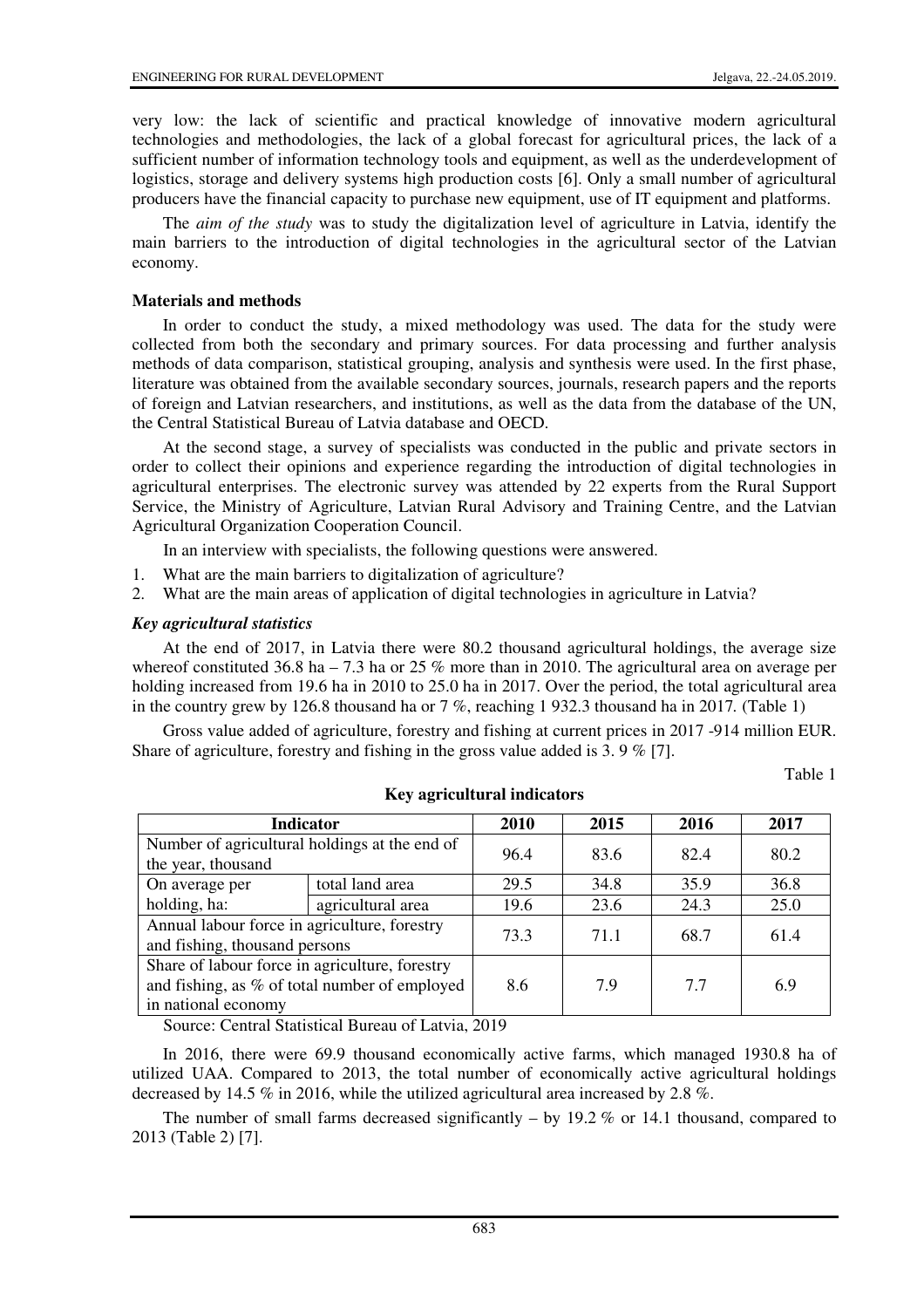Table 2

| Holding   | 2013 | Percentage, $%$ | 2016 | Percentage, $%$ |
|-----------|------|-----------------|------|-----------------|
| All farms | 81.8 | 100             | 69.9 | $100\,$         |
| Small     |      | 90.0            | 59.5 | ດ ຂ             |
| Medium    | 0.8  | o. .            | 8.4  |                 |
| Large     |      |                 | Z.U  | د.ء             |

**Number of agricultural holdings (thousands)** 

Source: Central Statistical Bureau of Latvia, 2019

The preservation and development of small and medium-sized farms (farms of less than 1 hectare) in rural areas is also an important issue in Latvia. The elimination of small farms will only increase the number of inhabitants, the increase in unemployment and the number of families living in deprivation in the countryside and in the country as a whole. Currently, food production and delivery to consumers is a complex system that encompasses many of the main stages: packaging, processing, transportation, wholesalers, retailers, and product advertising. The farmer, the basic stage in the food chain, is only an insignificant item for whom the smallest part of the final price of a product is paid for food.

Small farms tend to have difficulties in implementing advanced technologies, but they are not synonymous with technological backwardness. They maintain and develop, at a reasonable intensity, local natural and social resources, such as through technological and product innovation, creatively adapting various technological solutions and innovations to local conditions, enhancing and disseminating knowledge.

As Latvia is an EU Member State, in Latvia's agricultural policy Latvia relies on the EU Common Agricultural Policy supported activities, moreover, it is linked to the National Development Plan 2014-2020 and the Latvia's Rural Development Programme for 2014-2020 [8]. Future rural development in Latvia is closely related to the EU priorities for rural development:

- promoting the competitiveness of agriculture;
- ensure sustainable management of natural resources and climate action;
- achieving balanced territorial development of the rural economy and communities, for example by creating and maintaining jobs.

Digitalization is one of the most important tools, which can help solve the problem of reducing small rural enterprises and save jobs in rural areas, increase the production and marketing of food products that are produced using renewable resources.

#### **Results and discussion**

To fully exploit the potential of digital technology, you need access to the broadband Internet. National and regional authorities use the EU funding to develop high-speed broadband infrastructure and provide rural areas with the Internet. The volume of the information technology market in agriculture is developing rapidly. The state is constantly investing in ICT development in rural areas. The first round of the so-called "middle mile" broadband project completed in 2015 and cost 26 million euros. The goal of the project is to create access to the broadband service and get people fast Internet – at least 30 megabits per second [9].

Even in spite of the infrastructure provided by the state, operators are still not profitable to provide the service. The telecom company needs additional expenses to start a business to connect to the Internet. For example, you need to install devices that provide data transmission, design and coordination of the project, obtain a building permit, and ultimately build cables to each customer's home. The number of end users of the Internet is very small and it is unprofitable for business. This situation is not typical for all regions of Latvia. The most catastrophic situation is in the regions of Vidzeme and Latgale, the most sparsely populated regions, but with the largest area. In Vidzeme on the territory of 15 245 km<sup>2</sup> only 12 people live on 1 km<sup>2</sup>. In Latgale, respectively - 14 550 and 18 people live on  $1 \text{ km}^2$  [7].

In order to support sustainable employment opportunities in rural areas, joint EU and national investment in infrastructure and the development of natural and human capital play an important role.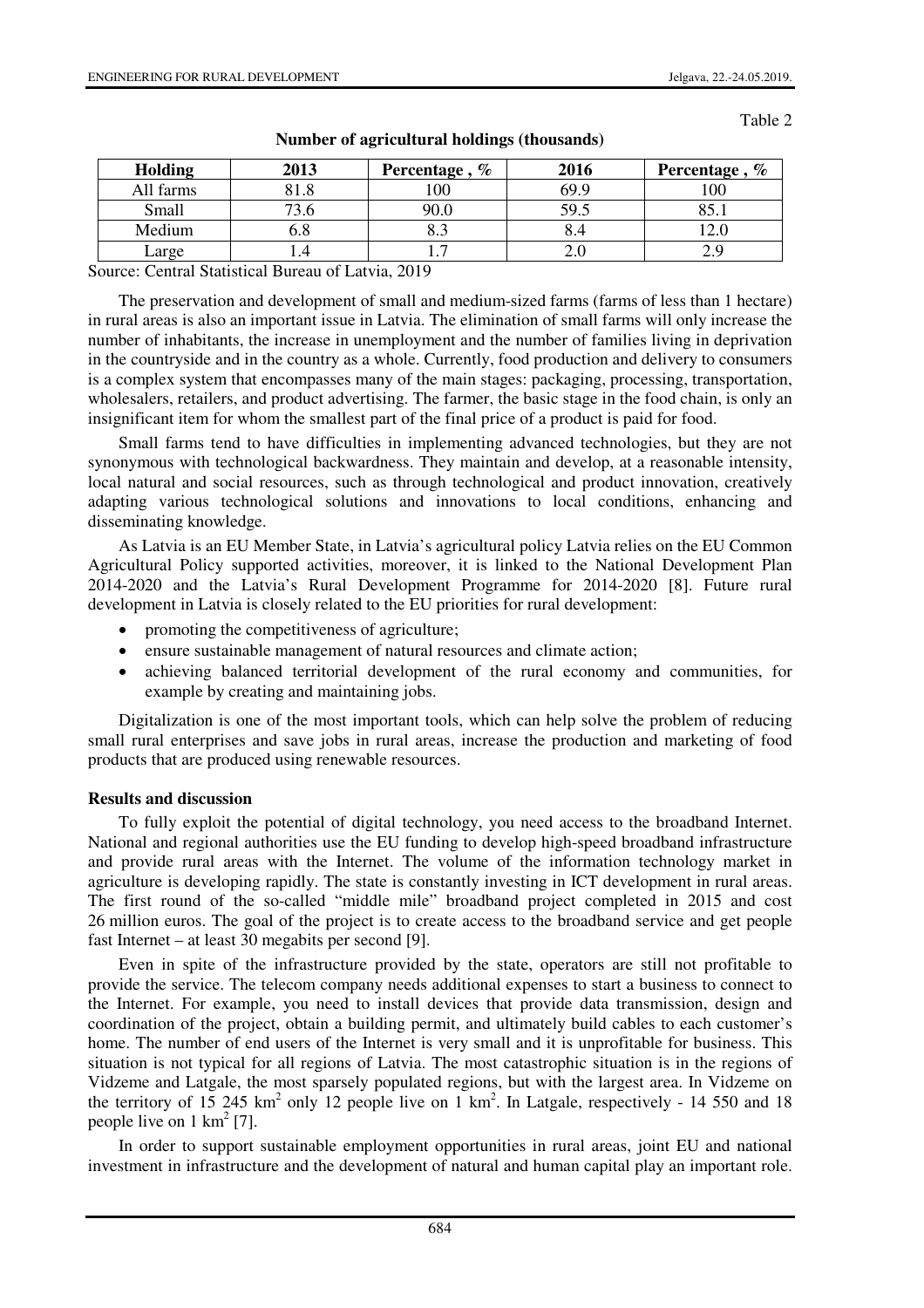Rural areas should have better access to public services, health care, vocational training, and new skills development programs.

Digitalization, the introduction of new technologies will not only stimulate the preservation of small farms, but also allow Latvia to make its contribution to improving the climate and the environment, including reducing  $CO<sub>2</sub>$  emissions to the atmosphere.

According to experts, the main problems in the implementation of digitalization of agriculture are:

- *Lack of funds for the introduction of ICT* in most agricultural producers. As noted in this article, the so-called bipolar economy has emerged in the agrarian sector, where highly profitable farms with wide access to efficient technologies are concentrated at one pole, and farms that work on the verge of payback using obsolete technologies are at the other extreme.
- *Lack of qualified personnel.*
- *Insufficient development of digital infrastructure in rural areas, especially in the "rural* outback". Despite the fact that radical changes are taking place in this area, the digital divide between town and country remains.

Digital technologies can be the basis for developing the agricultural sector and increasing its competitiveness. The use of innovative technologies can increase agricultural production, reduce fuel consumption, improve working conditions for farmers, preserve and improve soil characteristics, significantly reducing the risk of erosion or increasing water availability.

To achieve these goals, it is necessary to develop a program for accelerated digitalization of agriculture. The program should help increase productivity and business efficiency in agriculture, provide effective financial support from the state, improve the quality of education of people in the field of IT, also influence the improvement of the living standards of the rural population.

The program should contain a plan for the phased development of digitization of agriculture. Given the specific nature of the industry, this will ensure the creation of a consistent life cycle of production and sales (Fig.1) [10].



Fig. 1. **Life cycle of agriculture industry**

Currently, projects related to the digitalization of agriculture are being successfully implemented in Latvia. One of the most significant new concepts is known as precision farming. The purpose of precision farming is optimizing returns on inputs while preserving resources. Precision farming refers to a management concept focusing on real time observation, measurement and responses of crops, fields and animals.

In 2019, a project on the use of intelligent technologies and the use of collected data in modern dairy farming was completed [11]. The 4D4F thematic network focuses on exploring the role that dairy animal and environmental sensors can play in collecting real-time information to help make better decisions in dairy farming. The main advantages of modern technology are the following.

- Increased milk production.
- Increasing the number of calves per year.
- Extended lifespan.
- Reducing the risk of premature culling.
- Reducing labour and veterinary costs for an animal.
- More accurate heat detection and maintenance efficiency.
- The best quality of life for farmers.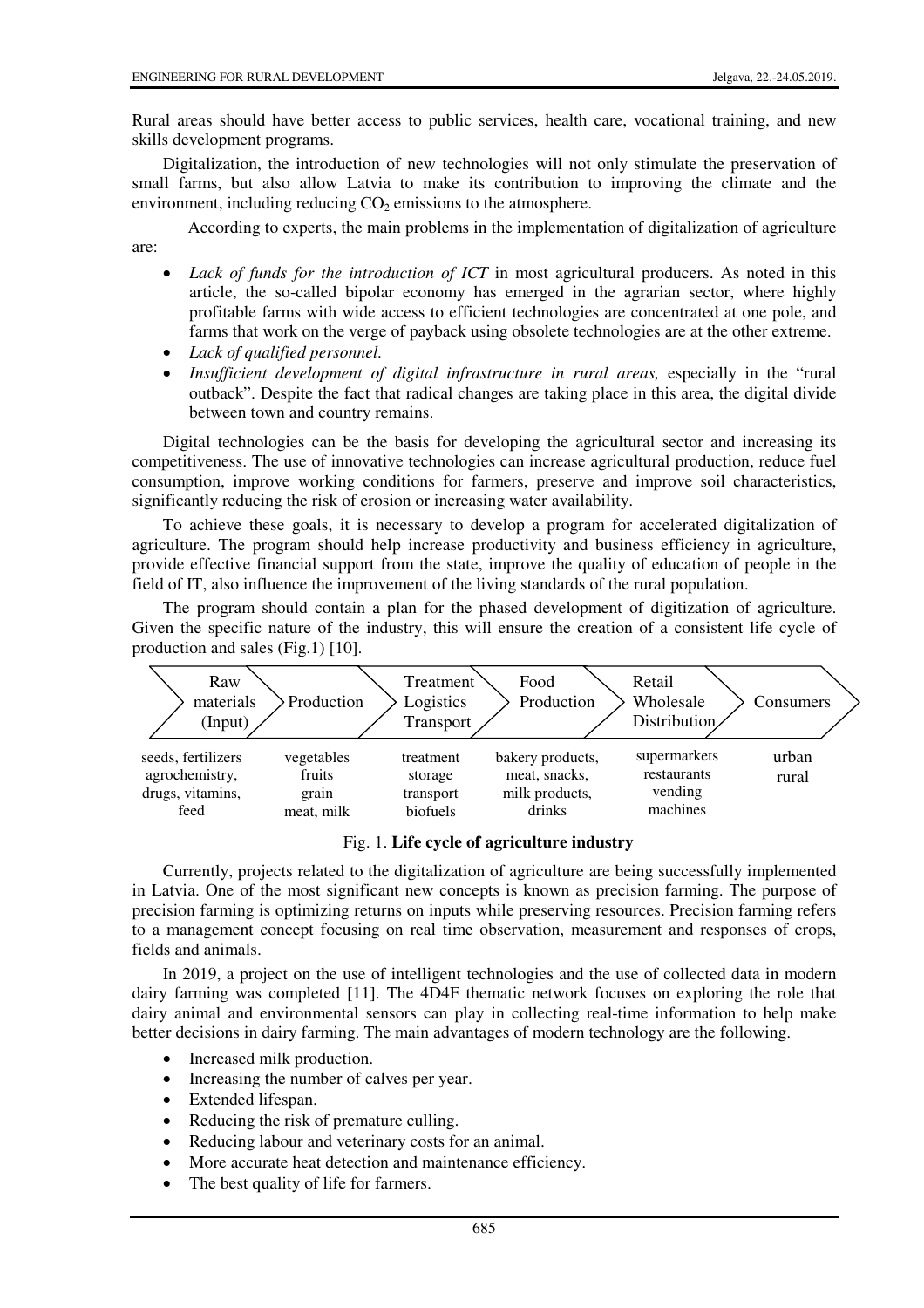In modern farming systems there is an opportunity to improve almost all aspects of cow life, including climate control, feeding, harvesting, and milking. Touch technologies provide real-time data about each individual animal, which can help make sensible and well-informed decisions about the health status of a cow, well-being and reproductive condition.

Not all applications currently created by business developers meet the actual requirements of rural farms. The creation of the necessary technologies can be ensured only by combining the efforts of IT service providers, IT technology experts, investors and other stakeholders with farms. Only in this case applications will be created that are customized to the real needs of farmers. The state and regional authorities are crucial for promoting innovation in agriculture. They can, for example, ensure that every interested farmer can use regional infrastructure with others, for example, tested equipment, technology prototypes, the services of production laboratories.

### **Conclusions**

In the agricultural sector today mostly older people work, and the methods of work are constantly changing. Therefore, in order to attract young people to agriculture, it is necessary to take into account their desire to use new technologies, when they are trying to develop their entrepreneurial activities; it is necessary to look for rational solutions, when they are faced with everyday needs, to share experience. Thus, investments in innovation, education and training are necessary for the future of Latvian agriculture.

For successful implementation of the program of digitalization of agriculture, the state needs to participate in the following areas:

- Development of a methodology for planning, forecasting, monitoring and reporting in the implementation of agricultural development programs;
- Creating a system of educational programs that provide retraining, formation competence frames for digital agriculture;
- Adaptation of legislation to the technological requirements necessary for the intensive introduction of digital agriculture;
- Material incentives for agricultural producers to introduce digital technologies;
- Providing support to telecommunication companies in expanding their telecommunications coverage on agricultural land;
- Maximum implementation of electronic document management, reporting; automation of public services and decision-making systems.

Digitalization is changing not only the work of agricultural enterprises, but also the entire agricultural system as a whole. The use of digital technologies can potentially, for example, improving crop yields and animals productivity, optimize the resources to be invested in the process and all this increases profitability. Digitization can also improve the working conditions of farmers and reduce the environmental impact of agriculture. This can help reduce the problems associated with isolating rural areas and increasing opportunities for social inclusion. Digital technologies offer opportunities for the development of new types of business, and this can increase the attractiveness of rural areas, especially for the younger generation.

The socioeconomic impact of digitalization is very significant: it affects employment and quality of life, the market and value chains, competitiveness and creates new development opportunities for agriculture and rural entrepreneurs.

Diversification can mean expanding the activities of rural producers in areas that are not related to agriculture. This activity is based on the natural and cultural values of the region, including farms and forests. Many approaches to the diversification of agriculture are based on the need to attract people to visit the area, so that they spend money in local stores, use local services and support local business.

### **Acknowledgements**

The preparation of the paper was supported by the National Research Program INTERFRAME – LV.